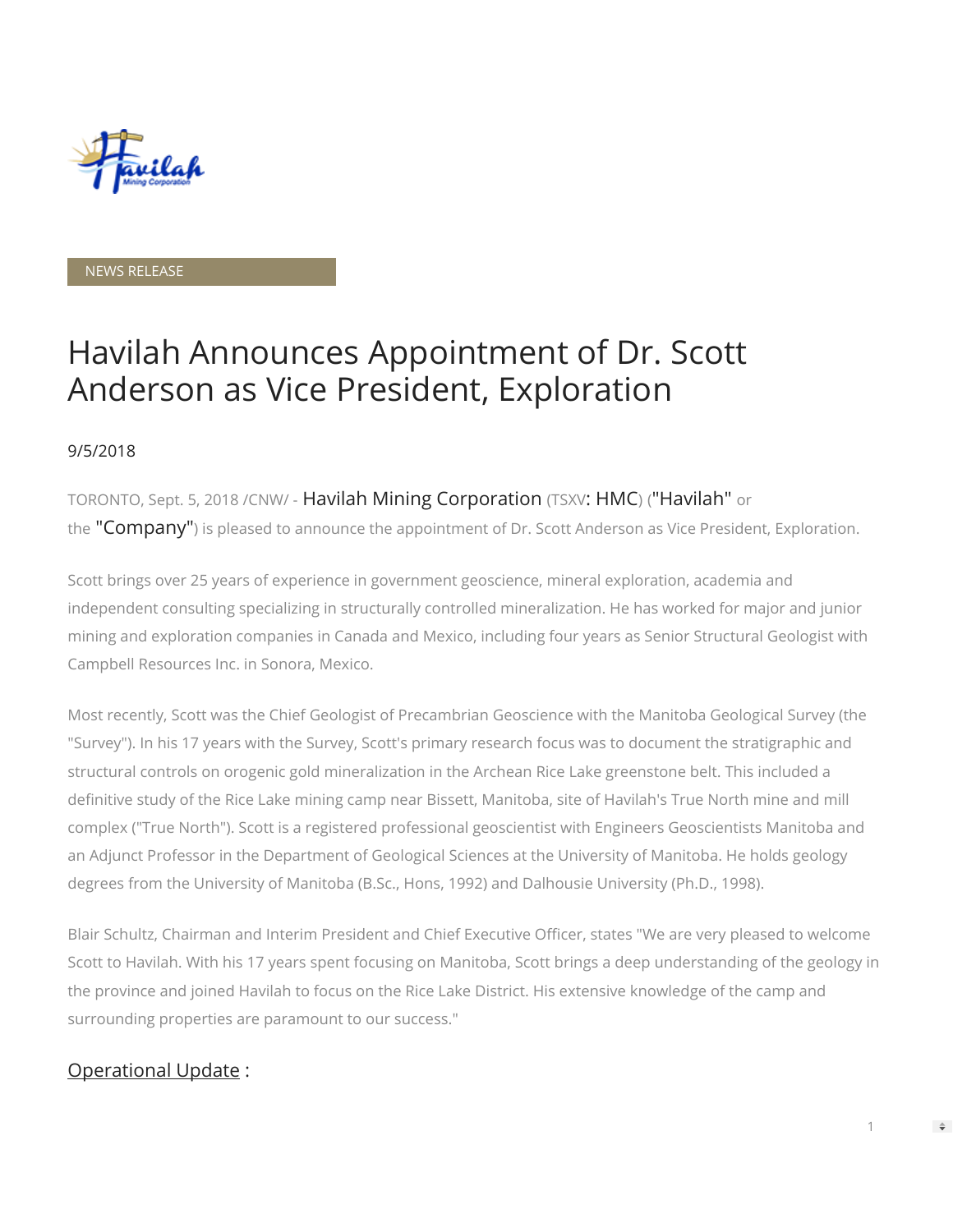Our team has currently re-logged approximately 75% of the Ogama-Rockland core, and are expecting approval in September to drill our initial holes on the property. Pending those results, we expect a comprehensive exploration program to be designed, and continue drilling in the late winter or early spring.

# About Havilah Mining Corporation

Havilah is a junior gold producer that owns the True North mine and mill complex currently processing historic tails. In addition to operating True North in Bissett, Manitoba, Havilah owns approximately 43,600 hectares of land surrounding the 40 hectare package that True North is located. Havilah believes their Rice Lake land package is a prime exploration opportunity to create a mining district with a central milling facility. Also, the Company owns the Tully project in Timmins, Ontario. The Company intends to focus on both organic growth opportunities and accretive acquisition opportunities in North America.

## ON BEHALF OF THE BOARD OF DIRECTORS

#### Blair Schultz

Chairman and Interim President and Chief Executive Officer

Neither the TSXV nor its Regulatory Services Provider (as that term is defined in the policies of the TSXV) accepts responsibility for the adequacy or accuracy of this news release.

# Cautionary Statement Regarding Forward Looking Information:

This press release may contain forward-looking statements. Often, but not always, forward-looking statements can be identified by the use of words such as "plans", "expects" or "does not expect", "is expected", "budget", "scheduled", "estimates", "forecasts", "intends", "anticipates" or "does not anticipate", or "believes", or describes a "goal", or variation of such words and phrases or state that certain actions, events or results "may", "could", "would", "might" or "will" be taken, occur or be achieved. This press release may contain forward-looking statements. Often, but not always, forward-looking statements can be identified by the use of words such as "plans", "expects", or "does not expect", "is expected", "budget", "scheduled", "estimates", "forecasts", "intends", "anticipates" or "does not anticipate", or "believes", or describes a "goal", or variation of such words and phrases or state that certain actions, events or results "may", "could", "would", "might" or "will" be taken, occur or be achieved.

All forward-looking statements reflect the Company's beliefs and assumptions based on information available at the time the statements were made. Actual results or events may differ from those predicted in these forwardlooking statements. All of the Company's forward-looking statements are qualified by the assumptions that are stated or inherent in such forward-looking statements, including the assumptions listed below. Although the

2

 $\Rightarrow$